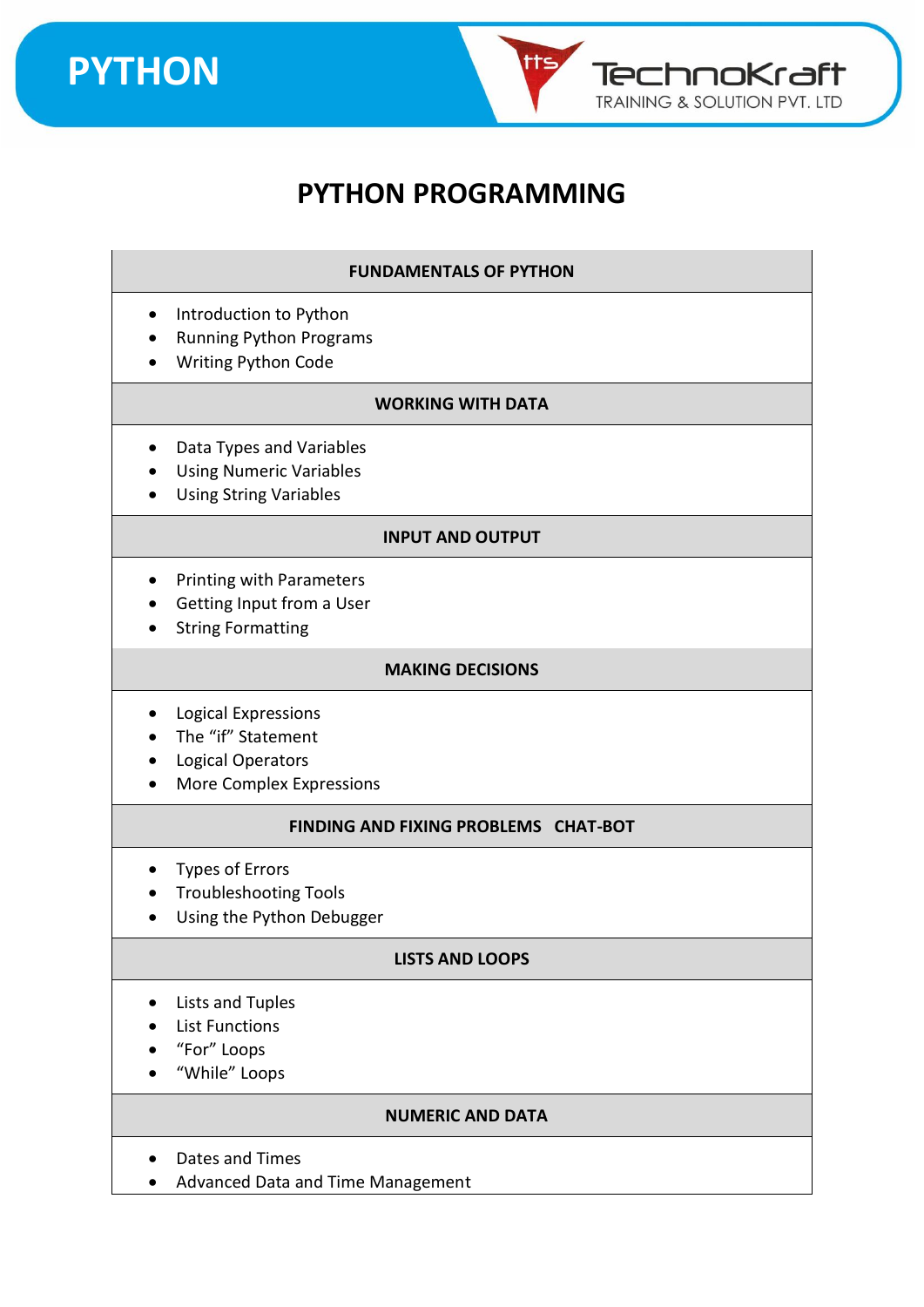



- Random Numbers
- The Math Library

#### **WORKING WITH STRINGS**

- Character Data
- String Functions
- Input Validation with "try / except"

#### **FUNCTIONS**

- Writing and Calling Functions
- Function Inputs and Outputs
- Local and Global Scope

#### **PYTHON CLASSES**

- Thinking about Objects
- Class Variables and Methods
- Managing Class Files

#### **CLASS INSTANCES**

- Creating Objects with Instance Data
- Instance Methods
- Managing Objects

**PROJECT**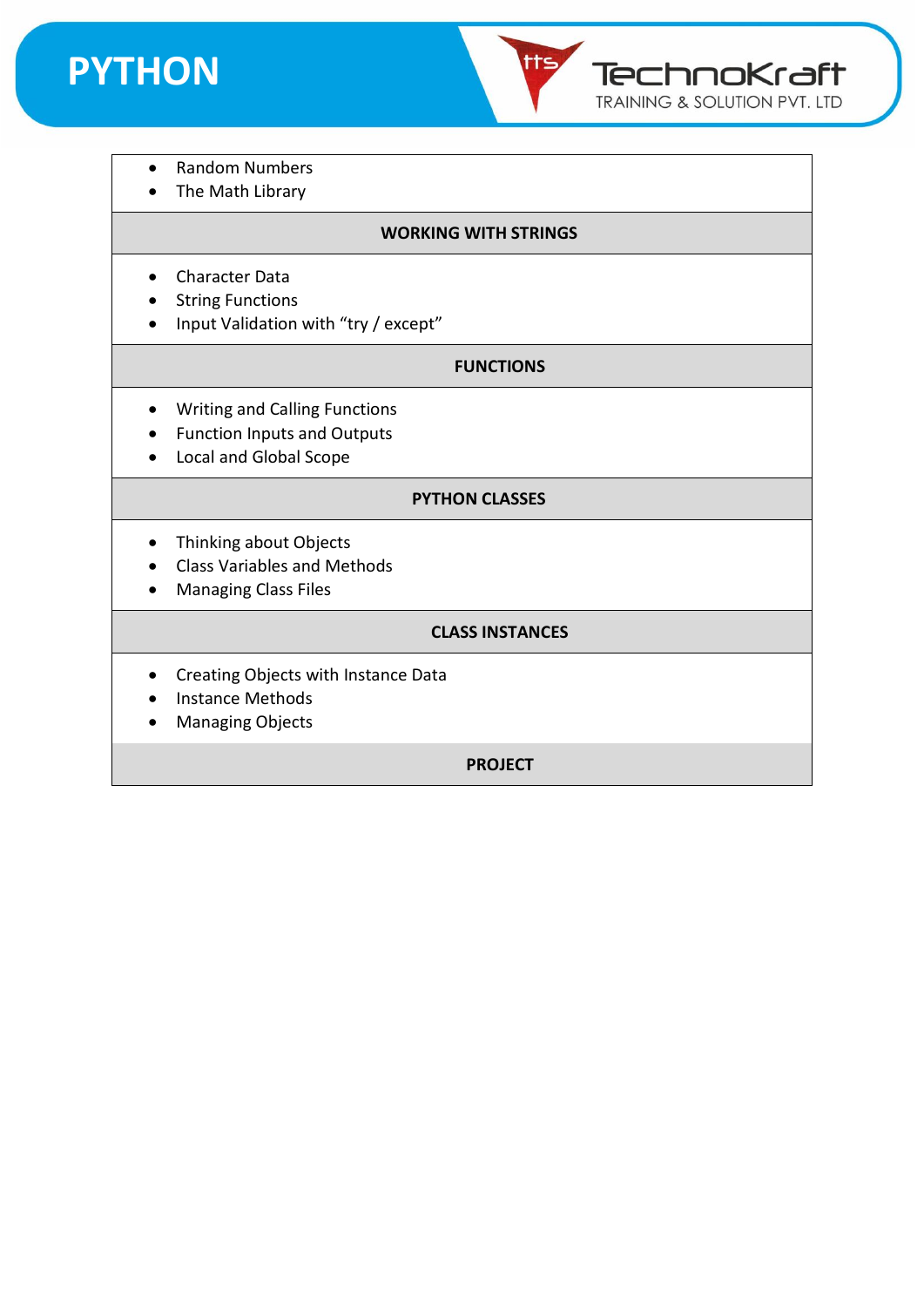

#### **SUPPLEMENTAL CHAPTER 1 : INSTALLING PYTHON ON YOUR COMPUTER**

tts

TechnoKraft TRAINING & SOLUTION PVT. LTD

- Installing Python
- Managing Projects
- Using the Python IDE

#### **SUPPLEMENTAL CHAPTER 2 : COMPUTING ETHICS AND SECURITY**

- Ethical Use of Computers
- Intellectual Property
- Digital Security
- Social Engineering

#### **SUPPLEMENTAL CHAPTER 3 : ENRICHMENT**

- Computer Number Systems
- Encoding Data
- Algorithms
- Software Development Careers
- Student Organizations